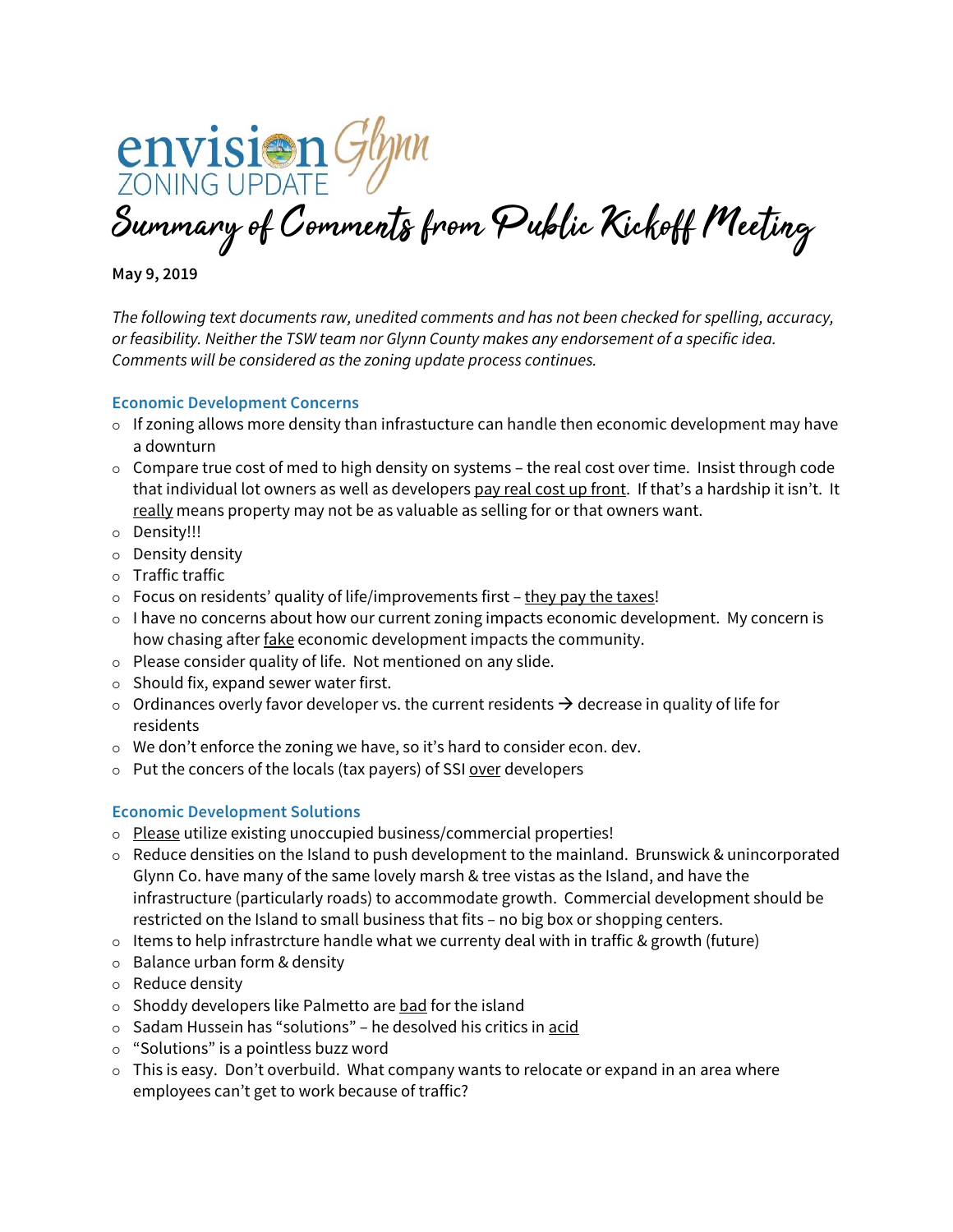- $\circ$  Keep new commercial away from beaches
- $\circ$  Obvious commercial corridors s/b zoned so all commercial encroachment into residential
- $\circ$  No rezoning to any density except lower.

# **Transportation Concerns**

- $\circ$  1. No current effort to deal with SSI traffic
- 2. Safety re evacuation
- 3. No plan north causeway
- o 4. No more roundabouts. They help w/ traffic at the roundabout location, but cars trying to enter from side streets are greatly hindered by the roundabouts.
- $\circ$  5. Need more roundabouts the only problem is that people don't know how to use them.
- 6. See St. Simons Island Existing Conditions and Impact Analysis 2015 commissioned by County. 50% 75% & 100% development of already approved projects result in gridlock of all major roads.
- 7. Will/does St. Simons meet FEMA standards for emergency evacuation rates?
- $\circ$  8. Our Island Planning Commission has little chance to talk about evacuation & impact of more residents
- $\circ$  9. Assure that growth doesn't outpace infrastructure roads, bike paths, etc.
- $\circ$  Vacation rentals (short term) has much more impact than full time residents & changes the character & use of a neighborhood
- $\circ$  10. Current zoning I don't see that as the issue. I see lack of overall trans plan as the issue. Roundabouts work; just not w/ traffic lights. Better plan all future as it "works" in an overall scenario. Future presentations should use layman terminology and not be presented by an engineer with a laser pointer.
- o 11. No second causeway there really would be a traffic issue turn SSI into an A1A like corridor
- $\circ$  SSI enough said!
- $\circ$  Safety concerns as well
- $\circ$  High density on SSI causes high traffic, affecting quality of life, air quality, etc.
- Development decisions do not consider traffic status quo
- $\circ$  Island/Brunswick needs form of mass transportation to alleviate traffic e.g. visitor free shuttles, buses for workers, etc.
- Over-development without first studying traffic impact is a serious concern
- Your schedule does not allow for completion of the Transportation Sector Study before finalization of the new codes. 18 mos. vs ≈15 mos.!
- Too much development in nort St. Simons equals too much traffic
- o SSI traffic gets worse daily, but we don't want to widen Frederica & lose the trees & character of the island (Yes!!)
- Restricting density of future development is a must! No more row houses north of Demere. Frank Cullen.
- Large development without any traffic studies or impact studies
- Too many cars already
- Traffic studies are a joke
- $\circ$  Need a real traffic study
- Toll bridge
- $\circ$  Consider shuttles/public transport to beaches village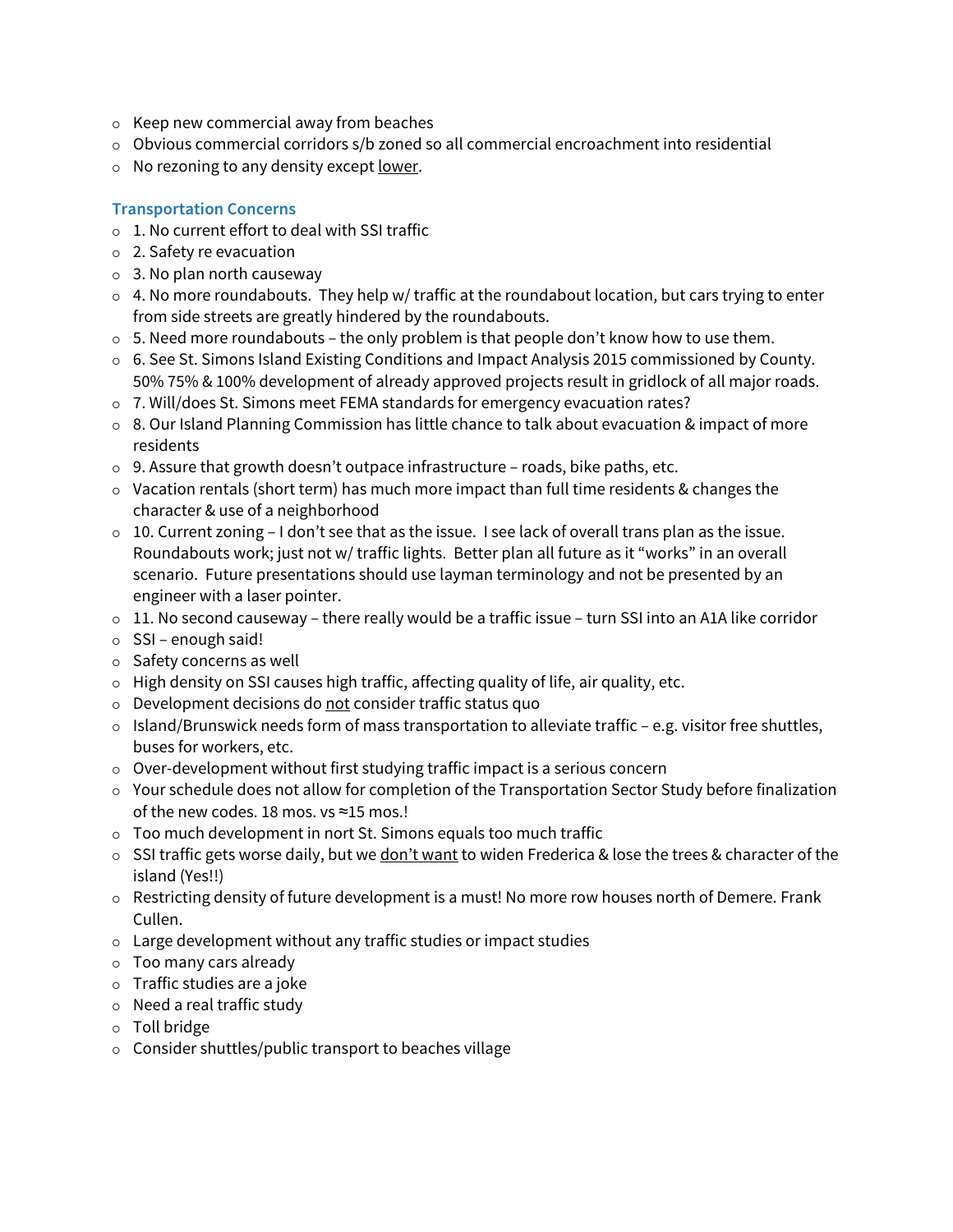### **Transportation Solutions**

- Reduce densities
- $\circ$  Create viable pedestrian & bicycle options
- $\circ$  Group riding stations
- $\circ$  Getting of the island during evacuation?
- $\circ$  Put the toll back in place on causeway, use the \$ for road/bridge improvement
- $\circ$  Parking ordinances cannot block right away in driveways on the county right of way 13'
- $\circ$  No parking to block view on narrow streets (safety)
- $\circ$  On SSI allow police to ticket for private driveways
- $\circ$  Limits on short term rentals that often rent & bring in 6 to 8 cars by overfilling houses
- $\circ$  Start the toll again. Good revenue for infrastructure.
- $\circ$  Start the toll again
- $\circ$  Toll on bridge or just on island. \$1 more than Jekyll.
- o All roundabouts and 4-way/3-way stop signs. There will be little more traffic & much better flow.
- 3 or 4 land Federica Rd. eliminate eyebrows a waste
- o Connect bike paths. Better sidewalks. Priority: pedestrians, bicycles, golf carts, automobiles.
- Enforce texting/hand held com. devices
- $\circ$  Consider parking deck for village. Make that area pedestrian oriented.
- $\circ$  Require a traffic impact study prior to approving high density development (SSI) Hear, hear! Do it before!
- Bus service north south (cheap) (regular) (clean)
- $\circ$  Public transport use existing trolleys
- Round about @ Frederica & Sea Island Rd. Good idea!
- $\circ$  Sea Island Co. / Cloisters should be supplying transportation for their employees.
- $\circ$  Stop employees from dumping their cars/vehicles at CVS.
- $\circ$  There should be no big rigs traveling to the north end of SSI for delivery; use smaller vans.
- $\circ$  Promote EVs; more charging stations
- $\circ$  Have Sea Island employees park on the mainland and shuttle to their work. This will open up green space on the island of SSI and reduce traffic on the causeway at key times each and every day. It will also be a cost savings to the workers at Sea Island.

#### **Environmental Concerns**

- $\circ$  Above all protect the natural beauty of the Golden Isles!
- Density does not allow for tree preservation and protection
- Unfettered filling in of wetlands for development
- $\circ$  Inadequate stormwater management
- o Inadequate sewer system on SSI to handle growing (yes!) population
- $\circ$  All of the above is caused by overdevelopment of a fragile and finite area
- o Development has been allowed when infrastructure can't support it. And oh, we don't want further development on SSI!!!
- $\circ$  Too many to list at this stupid dog & pony show!
- $\circ$  Calculate wetlands
- o Instead of building sewers for new developments, it's time to spend money for sewers to replace septic tanks and mitigate sea level rise impact to the environment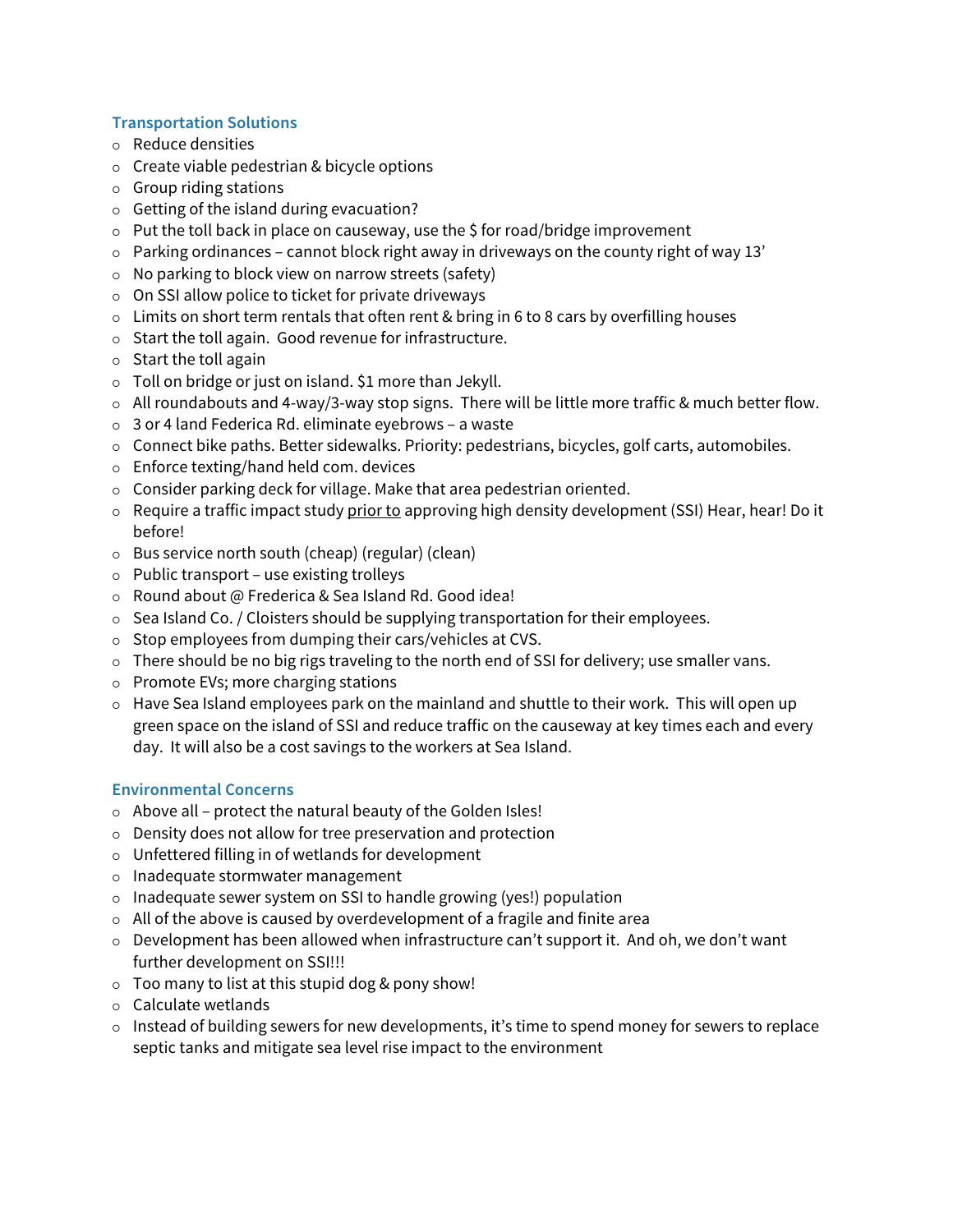- $\circ$  Concerns are spelled out in published report. St Simons Island Existing Conditions and Impact Analysis, 2015, commissioned by Glynn County. Impacts of currently approved projects are analyzed in detail. Please read it!
- $\circ$  Preservation of tree canopy and get serious about pervious vs. impervious % of lot coverage
- $\circ$  Instead of building more sewers
- $\circ$  1. Filling in wetlands
- 2. Stormwater runoff (ditto!) Road Dawiey.
- $\circ$  3. Agree with #1 & 2
- 4. Future growth
- 5. Broad removal of trees affects pollution & wildlife habitats as well as residential & neighborhood values.
- 6. Impervious surfaces & runoff, East Beach storm drains are very limited
- $\circ$  7. Density prevents saving large trees, caused too much stormwater run-off, no buffers
- $\circ$  8. Tree canopy most valuable iconic resource next to ocean/beach
- $\circ$  9. Density lower on island, no more lot splitting w/o minimum of 1 acre
- Where is our canopy in all this?!!
- 10. Wetlands, sea level rise, storm surge
- Horrible smell at corner of Sea Island Rd & Frederica Rd.

## **Environmental Solutions**

- Larger buffers—maintained and enforced after development is complete
- Follow a strict tree ordinance
- Eliminate use of wetlands for development. Yes! Ditto.
- $\circ$  Protect wildlife habitat
- Yes, yes, yes!
- $\circ$  Agree w/ all of the above
- $\circ$  Agree with all the above
- Don't invade the marsh—obey the Shore Protection Act
- $\circ$  Hold developers in check—this has not been done
- $\circ$  Stop the zoning for excessive multi-family developments. It strains the sewer system.
- $\circ$  Include wetlands in calculations.
- $\circ$  Promote recycling eliminate all plastic bags, introduce a bottle return ordinance.
- $\circ$  Promote use of pervious pavement and other eco-friendly building practices
- Promote true, meaningful greenspace between developments
- $\circ$  Be strict/fine contractors, residents, whoever who violate zone protections—don't allow it to be worth their while/profit to go ahead, violate, & write-off the fine.
- $\circ$  No more building on SSI
- No live oaks cut down
- We have enough businesses and residences
- Already way too much traffic
- o Building up property below 7' causing flooding to surrounding property. Come see 514 Delegal St. SSI. Enforce George Law about affecting adjacent properties
- o Stormwater runoff on new & old "redo" properties
- $\circ$  Impervious surfaces
- $\circ$  New development cannot be allowed to bring in and build up properties that cause flooding on other properties!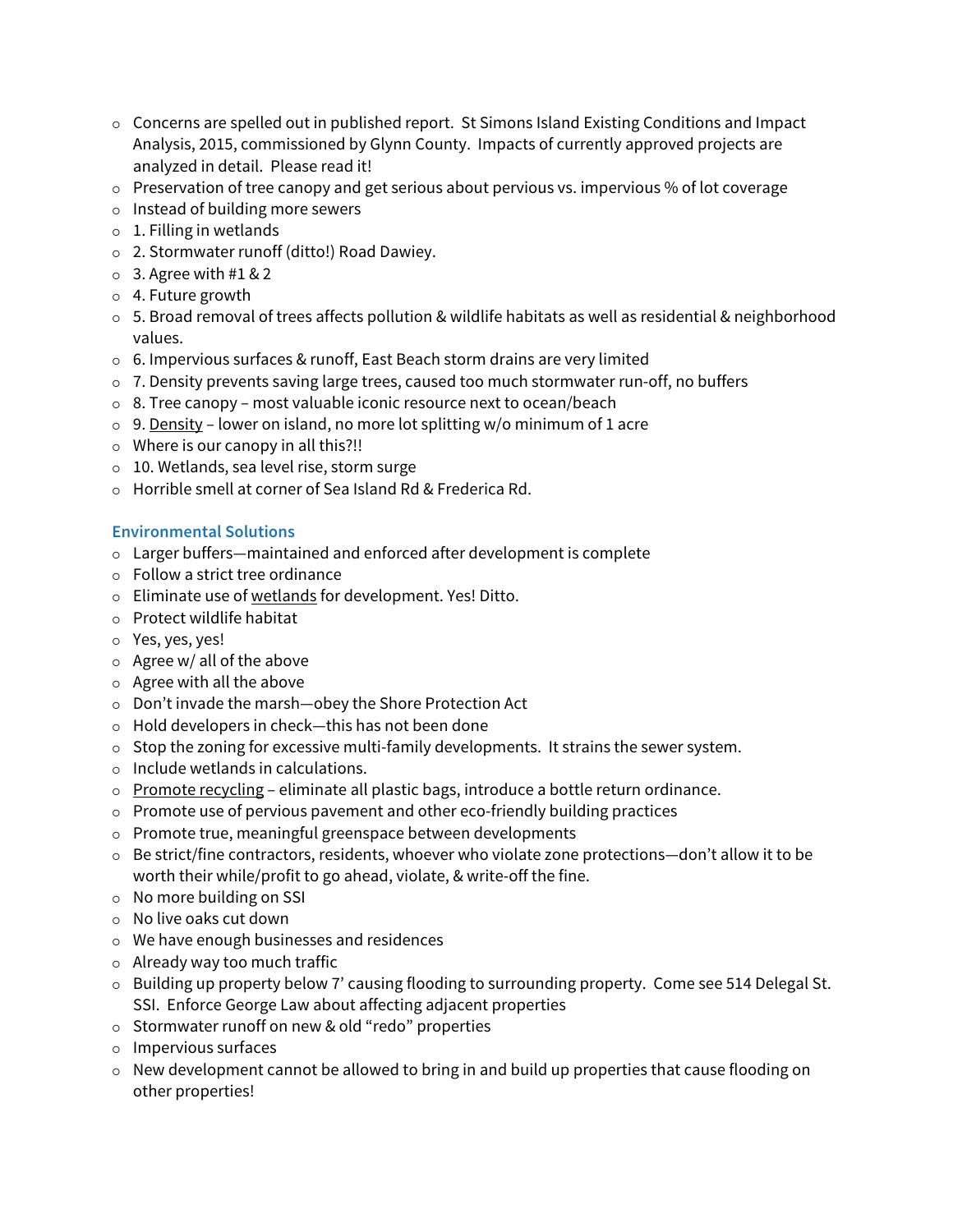- Fencing codes needed
- o Drainage issues—no one dumps on neighbors. If cost of proper drainage tax individual lot or whole subdivision – compute the cost it the real \$'s & make it requirement of permit.
- o Secure marsh/wetland buffer zones
- $\circ$  Recognize that the large oaks, etc. are wanted by the community along roads, etc. just need to figure out how to deal with
- $\circ$  Stop overloading the sewer system the system should run @ 90%, not 100%+ all the time. If there's no capacity, people will have to wait!
- Focus a bit more on resident's quality of life versus economic development!
- Wetlands
- Buffers
- $\circ$  Storm surge
- o Density!!!
- Ditto

# **Quality Design Concerns**

- $\circ$  Require commercial buildings to adhere to specific architectural standards, including signage
- $\circ$  Standardize signage to be more asthetically pleasing limit billboards
- $\circ$  The best design is nature. Quit cutting it down and building things we don't need just to satisfy the developers – they need to move on.
- $\circ$  Strict codes for saving trees when building.
- Too much signage allowed.
- $\circ$  SSI is an eclectic place. It's part of the charm. Leave the "sameness" & blank cookie cutters to specific subdivisions.
- $\circ$  Create good set of site coverage/tree replanting/setbacks such that good design required
- $\circ$  [name and phone number redacted]
- $\circ$  Island lacks infrastructure but county continues to approve development
- $\circ$  Island size increase in traffic (& tourism)
- What will the county do about climate chg. & rising tides
- $\circ$  Superfund site cleanup delayed for decades poor track record & confirmed carcinigens in water
- $\circ$  County is not committed to protecting the environment & clear cutting
- Most of island issues are related to development mgt.
- $\circ$  Favorable approach to developers in the "status quo" in this county
- $\circ$  Need highten controls including mandatory approval of all applications
- Need smart growth
- What may be reasonable for other areas of county are not for the islands
- Failure of See Island Company (& bankruptcy) has had serious impact on SSI
- $\circ$  Over dense development of subdivisions & row houses change the character of the island
- o Bad zoning will make our lovely island look like the zoning disaster in Houston (Yes!!)
- $\circ$  Current zoning allows the "lowest common denominator." Developers will always do the minimum, so the minimum needs to be a higher standard.
- $\circ$  Site plan approval is not enforced what the IPC approves is not the "as built." A site plan approval should require that the design elements and materials shown on the plan are enforced by staff.
- $\circ$  Shoddy builders like Palmetto are able to thrive back pocket of commissioners.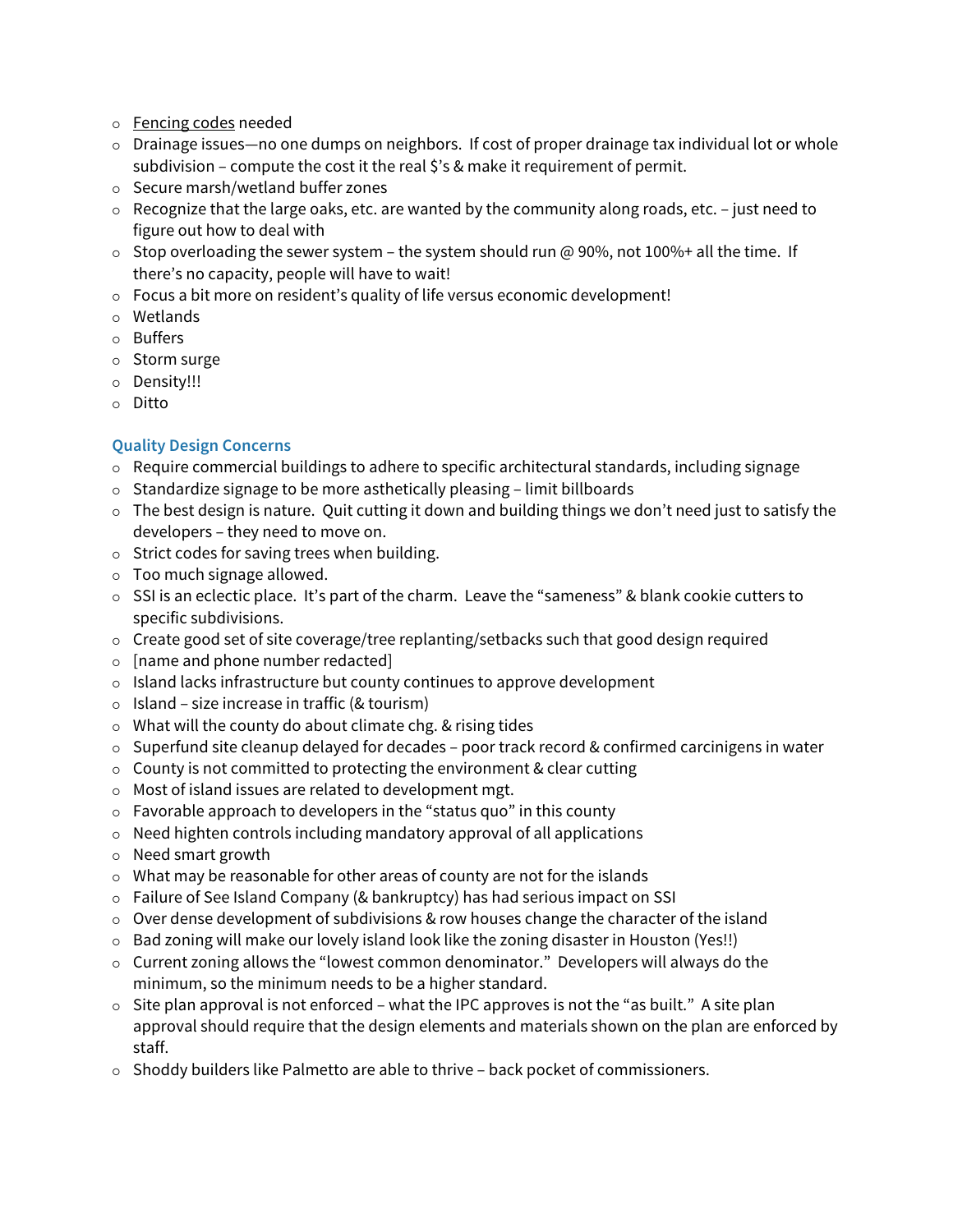## **Quality Design Solutions**

- Form based zoning
- $\circ$  I have advice for your company. You have already antagonized the few people who came tonight by not allowing us to speak. You're not off to a great start.
- Housing density on SSI is getting unmanageable
- $\circ$  SSI we will have a humanitarian crisis if we need to suddenly evacuate no more development, please
- Deed restrictions
- Design restrictions
- $\circ$  Find out best practices

# **Other Concerns**

- Enforcement is a concern
- $\circ$  Need to have a knowledgable speaker do workshop on how zoning can be updated & it is not a taking
- $\circ$  The discussion of (and implementation of) impact fees should be part of this exercise!
- $\circ$  Property rights of all need to be considered as decisions impact more than the applicant
- $\circ$  Over building the island!
- $\circ$  No mention of quality of life (second that!)
- $\circ$  Ensure flexibility of the new system to have different zoning in different areas. One solutions does not fit all!
- $\circ$  Comp plan public input way to controlled. Did not address significant input issues. Done to meet state date reqm't . . . . or loose \$\$
- The County Commissions turn a blind eye and a deaf ear to the citizens of SSI
- $\circ$  Water & sewer is a mess (ditto). Don't allow more development (ditto!) until it's fixed. Intersection of Frederica & Sea Island Rds stinks!
- $\circ$  Fix H<sub>2</sub>O & sewer without tax increase to cover <u>full</u> renovations or use fees. Use some of big dollars flung into tourism from bed tax etc. to help fund also toll. No 20-30 year plan that done first will be broken again.
- $\circ$  Current zoning does not address massive increase in island density. Development occurs before infrascruture is capable. Needs to be an end point for commercial & residential as well as design. (Agree!)
- o I wholeheartedly agree!
- $\circ$  Zoning impacts the character of SSI. That is a serious issue which affects tourism and economic development. Who wants to visit (or work) a place with constant traffic congestion?
- $\circ$  The lack of dialogue at the opening meeting is an issue
- $\circ$  We are dealing with finite resources solution is fewer people, not more roads.
- $\circ$  Impacts all density and infrastructure.
- $\circ$  Island density is maxed infrastructure, incl. traffic, water/sewer, loss of canopy, affect all residents.
- Residents are cash cows island pays for Glynn County
- $\circ$  County does not charge developers for top-ins, instead just raises prices!
- $\circ$  Our relationship with county government is negatively impacted by zoning fails review power taken from IPC to punish the island
- $\circ$  Need planning commissions with public input and authority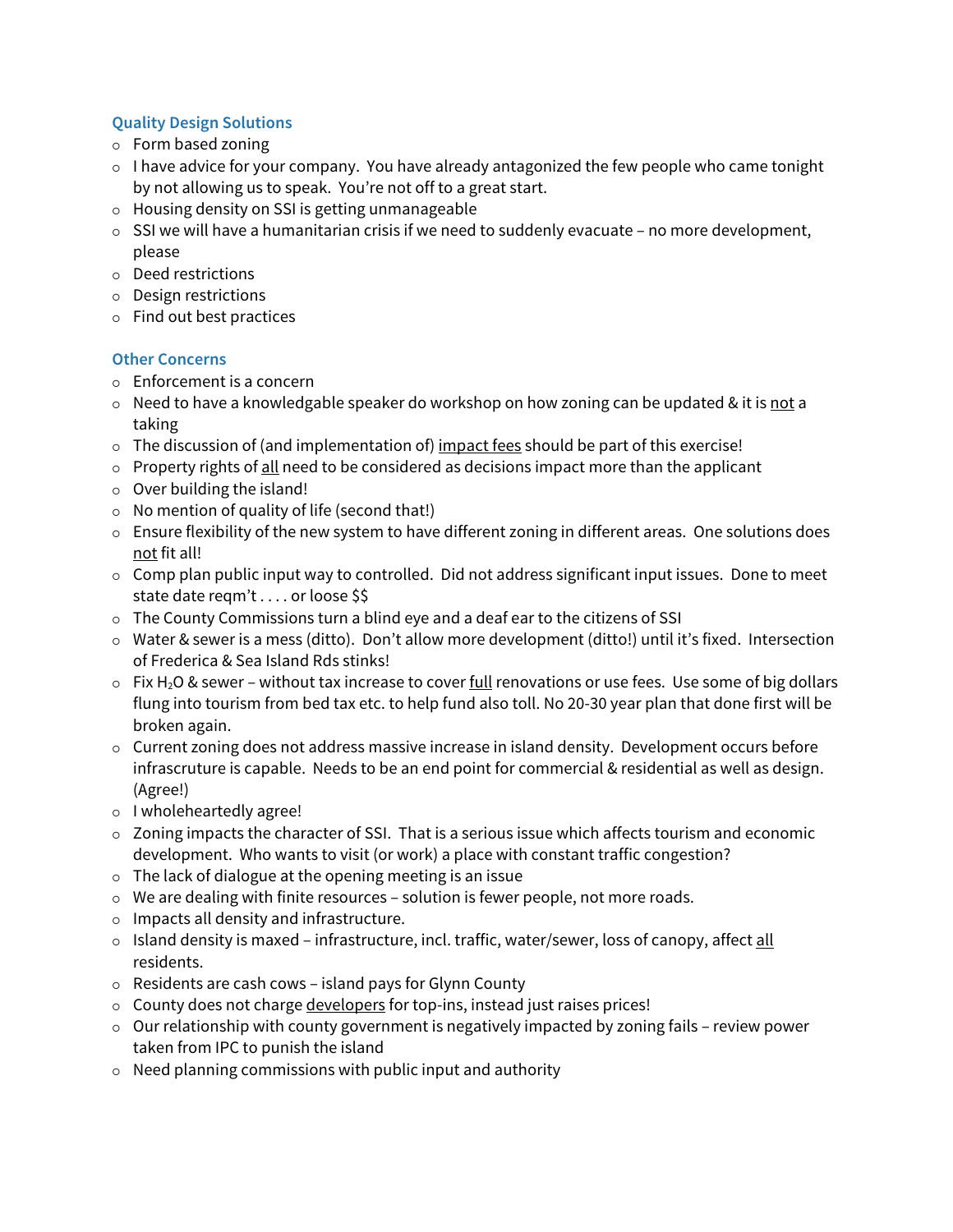- $\circ$  Disregards existing residents/real stakeholder's quality of life concerns the ones who actually live here! (SSI)
- $\circ$  Please look at implementation of fencing ordinances from standpoint of safety, "look," appropriateness to neighborhood and other neighbors, etc.
- $\circ$  Infrastructure cost for development is passed onto established citizens. Developer should pay for costs (sewers, roades, walks, schools)
- o Density
- Density
- Density

# **Other Solutions**

- $\circ$  Implement impact fees to hold developers accountable for their developing
- $\circ$  Treat SSI separately from mainland not derisive there are significant differences
- Have separate codes for SSI ditto amen!
- $\circ$  Have significant impact fees for building on SSI Ditto
- o Impact fees
- $\circ$  Separate zoning for SSI
- $\circ$  Don't allow density if sewers can't handle
- $\circ$  1. Prohibit future development on SSI. We have enough of everything.
- Too much traffic
- 2. Don't cut down any more of our trees!!!
- o 3. Give SSI residents more say about rezoning. Currenty there are 7 county commissioners. Only 2 represent SSI. If a conflict ensues, SSI losses every time.
- $\circ$  Agree with # 1, 2, and 3.
- $\circ$  Amen! Especially #3
- $\circ$  Building requirements could be stronger: like no one car garages all 2 car, limit impervious surfaces in some area, other possible design standards to help with density  $\leftarrow$  Yes!
- Amen to #3!!!
- $\circ$  Keep St. Simons as a tourist destination, not gridlock no more traffic please
- $\circ$  Actually charge impact fees to developers we pay the freight now
- $\circ$  Slow down development on SSI
- Expand consideration of ADU's (acc. dwelling units)

#### **Density Concerns**

- Density, density, density! Clear cutting lots, builders like Palmetto
- $\circ$  Bad zoning = density of population = bad traffic congestion = loss of character of SSI = unhappy residents and possible lack of tourism
- $\circ$  Too much on SSI control before quality of life is diminished

#### **Density Solutions**

- For SSI: Smart growth. Don't overbuild and strain the island's infrastructure.
- Lower. Pod development. Green space protection incentives.
- $\circ$  No trees cut w/i setbacks of lot in smaller residential lots, special permission if can't
- $\circ$  Encourage development upisland discourage south end, which is basically redevelopment now
- $\circ$  Plan for sea level rise on the entire island
- $\circ$  Get rid of septic tanks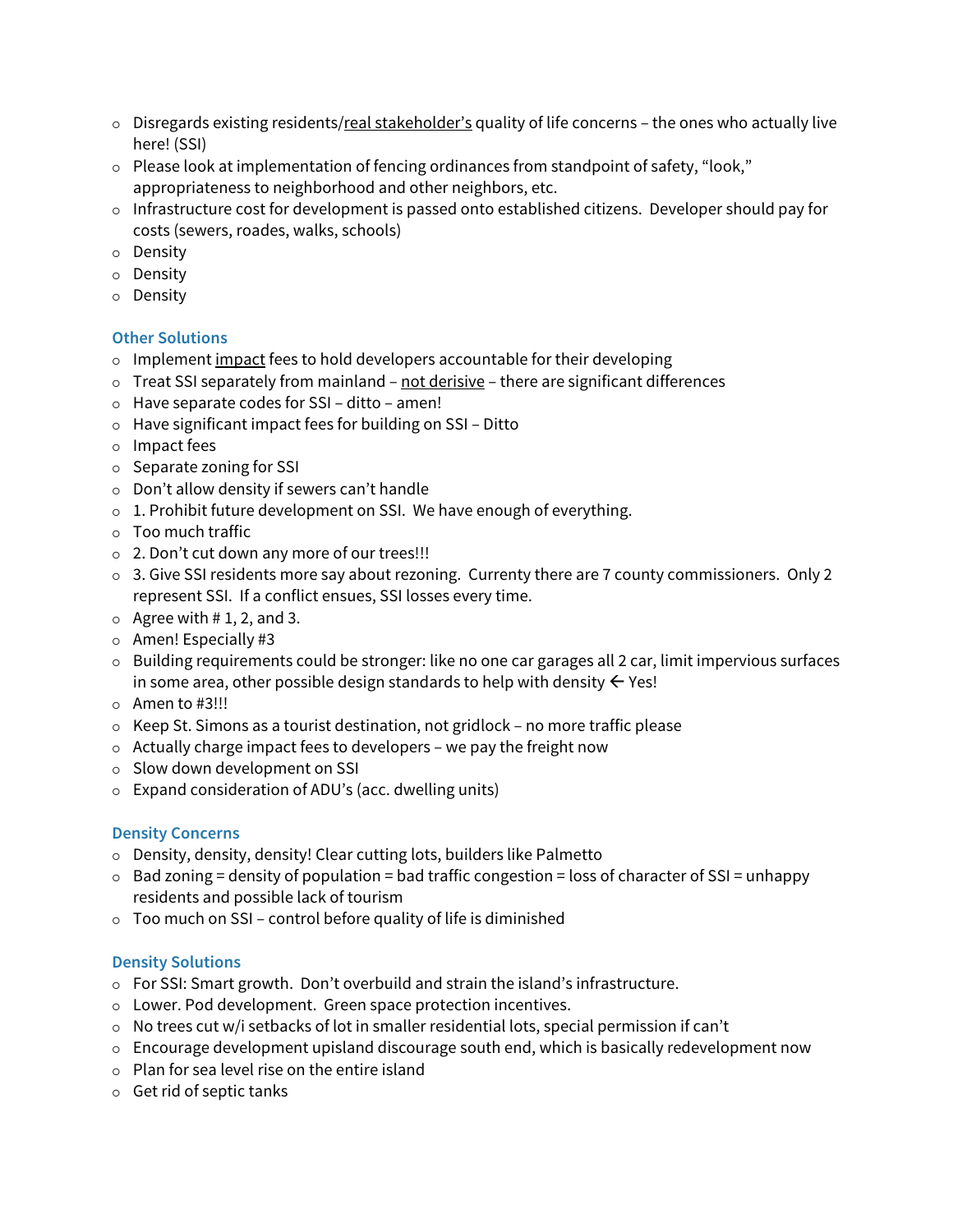$\circ$  The goal on SSI should be to assure a continuing high quality, sustainable quality of life (QOL. If QOL standards fall tourists won't come, R.E. values will fall & the unique aspects of SSI vs. Virginia Beach, Hilton Head, etc. will go away. What a shame especially since it is possible to leverage SSI prosperity into growth, investment & prosperity for Brunswick & Glynn County.

# **Comment Card Comments Related to Zoning/Development**

- $\circ$  Something needs to happen to control the skyrocketing # of new houses/developments on Saint Simons Island because there is no infracture to support these massive developments – The purpose of choosing to come to SSI as a quiet restful haven is being defeated by the uncontrolled and unplanned growth.
- $\circ$  Inforce a moretorium until done!!!
- $\circ$  As you can see most represention tonight is St. Simons. Preserving this island with strict regulations on architecture of businesses, as well as restrictive building that traffic and infrastructure can't handle. All marsh, wetlands, trees and wildlife habitat must be protected throughout Glynn. Rein in greedy developers and commissioners. More transparency!
- $\circ$  There should be a moratorium on all future development until this process is completed; otherwise, there will be a rush by developers to put their PD's in under the current "lacks" ordinance.
- $\circ$  Codes to reduce storm water runoff from developing property (GA law forbids impact to neighbor's property—needs Glynn code implementation)
- $\circ$  Fences no Glynn codes currently exist (if you aren't in a HOA that addresses fencing you must sue to resolve issues with your neighbors. This is unacceptable - as our island gets more dense this issue will only increase! Our neighbor has built an **unsightly and unsafe fence. Our insurance co.** will not cover any property damage if it falls because it is unsafe. Our only choice would be thousands in litigation. Come take a look at it! [address redacted]
- $\circ$  Property rights—must realize that one's property rights stop at the place where they conflict with those of other property owners. Have to have a contextual definition.
- $\circ$  If zoning is being changed effective summer 2020, how can zoning decisions be made now
- $\circ$  Glynn County Nuisance ordinance relating to outdoor fires and burning only relates to burning tires and garbage. It should encompass other trash fires and burning, which pollute the environment with both smoke and stench. Recognizing the County is comprised of rural, undeveloped areas and urban, highly developed areas, the ordinance, to be effective, should ban/restrict open burning within 100 feet of other residences/buildings. This is quantifiable and enforceable. A required Burn Permit does nothing to diminish or lessen either the pollution or the nuisance. We, the people, need this.
- Re: Noise ordinance. It is now 50' can we reduce it to 25'? Thank you!
- $\circ$  Commissioners should enact a zoning moratorium on the Island until the process is complete. Otherwise there will be a rush to entitle properties to be grandfathered under the old zoning. Address entitled properties and educated commissioners about what a "taking" really means. Explain that regulation of development is not a taking.

## **Comment Card Comments Related to Meeting/Process**

- $\circ$  You antagonized the few people who came—you refused to let us ask questions. Not a great beginning . [name redacted]
- $\circ$  I'd like to have a one-on-one with you. [name and contact info redacted]
- $\circ$  You should have listened. That's why we came ... to be heard.